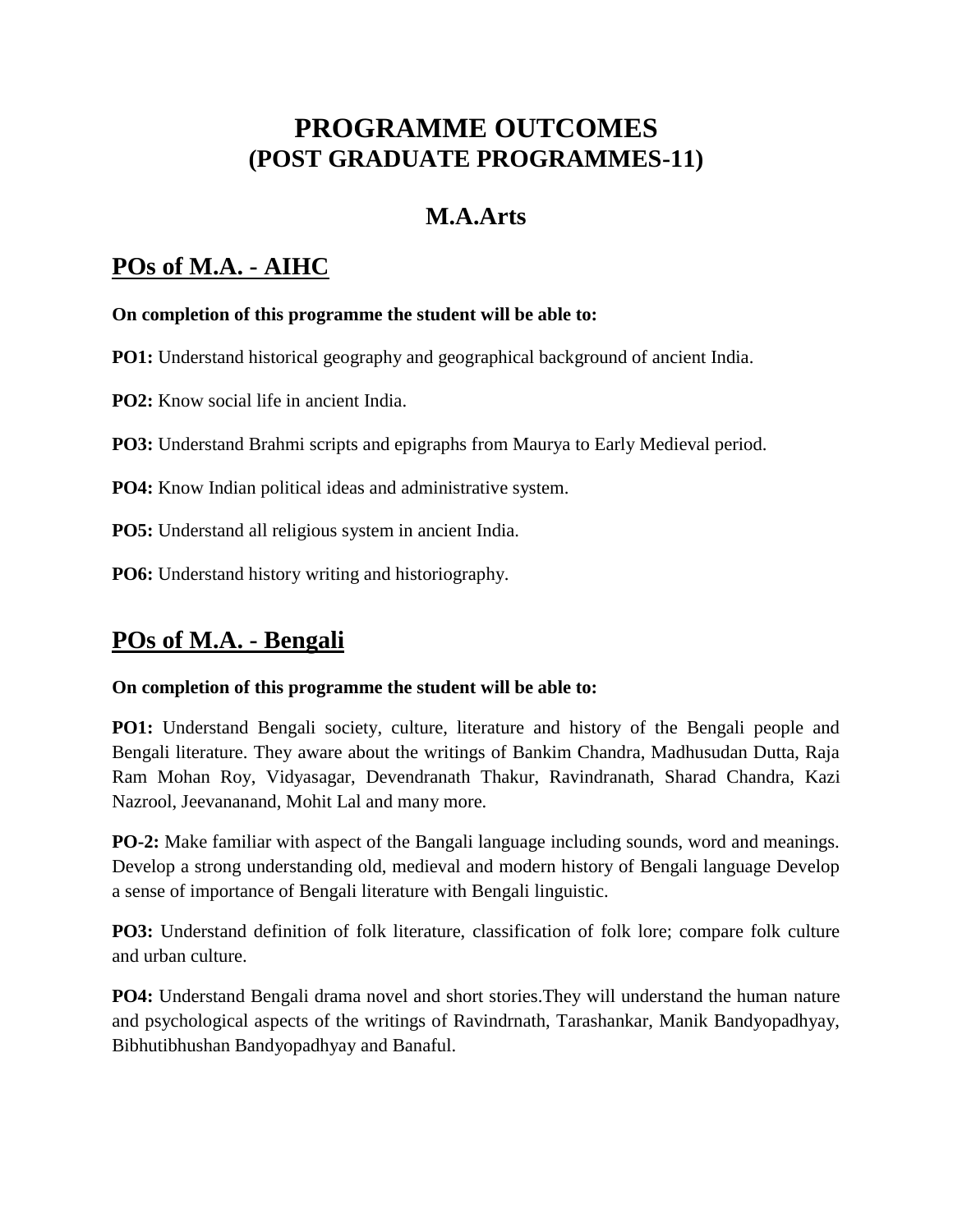**PO5:** Understand the Indian and Western theory of poetics and develop a strong concept of different classical views of Indian kavya shashtra and natya shashtra which help them to understand the poetry of Bengali poets.

### **POs of M.A. - English**

#### **On completion of this programme the student will be able to:**

**PO1:** Understand the culture, thought, literary feature and movements of different literary periods through the prescribed texts

**PO2:** Enables the reader to compare and contrast languages in terms of difference among phonetics, phonology, morphology, syntax, semantics and pragmatics

**PO3:** Develop the modernist vision and critical thinking for reading texts

**PO4:** Develop their vision, analytical power and critical thinking for reading primary text and explore new area for research

**PO5:** Understand the creative and fresh use of language employed by the Writers to inculcate the values and evolve human issues in students through literary texts

**PO6:** Identify the salient features of literary texts from a broad range of English and American literary periods and will be prepared for creative endeavour.

**PO7:** Appreciate Indian regional writers writing in English as well as translation of regional literature in English.

### **POs of M.A. - Hindi**

**On completion of this programme the student will be able to:**

PO1:छात्राएं भारत में कहीं भी काम कर सकते हैं, क्यों कि वे राष्ट्र भाषा हिन्दी को जानते हैं। कई अन्य दे शों में भी, हिंदी का प्रयोग आधिकारिक भाषा के साथ-साथ दूसरी भाषा के रूप में किया जाता है।इस लि ए भारतीय छात्राएं आसानी से उन देशों मेंभी रोजगार पा सकती हैं। वेहहदी से अंग्रेजी और अंग्रेजी से हिंदी और कुछ अन्य भाषा ओं में अनुवाद का अभ्यास कर रहे हैं। इससे वे कई केंद्रीय सरकारी कार्यालयों मेंअनुवादक बन सकते हैं।

PO2:वे कविता और व्याकरण सीख रहे हैं–तो वे रचनात्मक लेखक या कविलेखक बन सकते हैं।नाटक और अहभनय नाटकों को पढ़ने और देखने से वे अच्छे अहभनेता बन सकते हैं।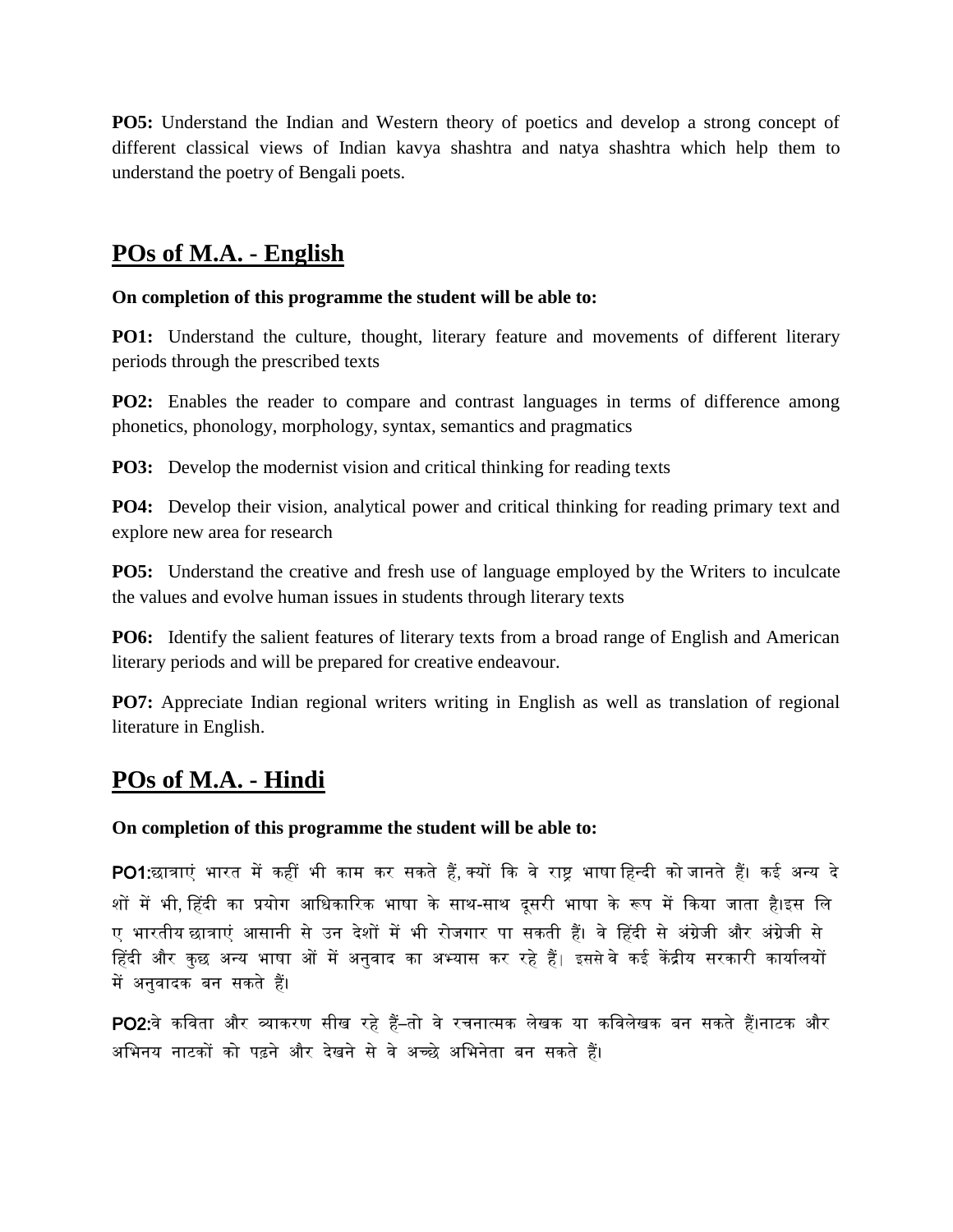PO3:अच्छी कम्युनिकेशन स्किल और भाषा पर कमांड होने से व्यक्ति अच्छा वक्ता बन सकताहै। किसी वि शेष भाषा पर अच्छी कमांड होने से व्यहि खुद को बेहतर तरीके से पेश कर सकता है। गैर-हहदी क्षेत्र में हिंदी सिखाकर निश्चित रूप से सफलता हासिल कर सकता है।

PO4:छात्राओं को सामाजिक नैतिकता विकसित करने के लिए कहानियों के माध्यम से लोगों के बीच सामा जिक संबंधों के बारे में जानकारी मिलती है।

PO5:भारत में बोली जाने वाली विभिन्न भारतीय भाषाओं के साहित्य के अध्ययन का परिचय कराना |

### **POs of M.A. - Philosophy**

#### **On completion of this programme the student will be able to:**

**PO1:** Understand the worldview from the lens of a realist and an idealist.

**PO2:** Exhibit and generalize their thought structure pertaining to the questions of life.

**PO3:** Exhibit ample aptitude in writing and speech relating to philosophical thoughts

**PO4:** Develop proficiency in critical thinking on subjects like value and ultimate reality.

**PO5:** Effectively apply their knowledge to defend their position and belief system.

### **POs of M.A. - Sanskrit**

 $PO 1$ : षड़ दर्शनों का परिचय एवम वेदान्त दर्शन का ज्ञान कराना।

 $PO2$ : मम्मटाचार्य द्वारा प्रतिपादित काव्यहेत्, काव्यप्रयोजन एवं काव्यभेद का ज्ञान प्रदान करना।

 $PO$  3:वैश्विकरण के दौर में सूचना -तंत्रो के व्यापक प्रचार-प्रसार के फलस्परूप भाषा विज्ञान का ज्ञान प्रथमतः रोजगारोन्मुख हैं।

PO 4: मेघदूतम (पूर्वमेघ) के अध्ययन के द्वारा समाज के उत्कृष्ट आदर्श से छात्राओं को अवगत कराने के साथ-साथ महाकवि कालिदास के वैशिष्ट्य से परिचित कराना।

PO 5:यज्ञ के प्रयोजन ज्ञान का उदय एवम कर्म के माध्यम से ज्ञान की उपासना।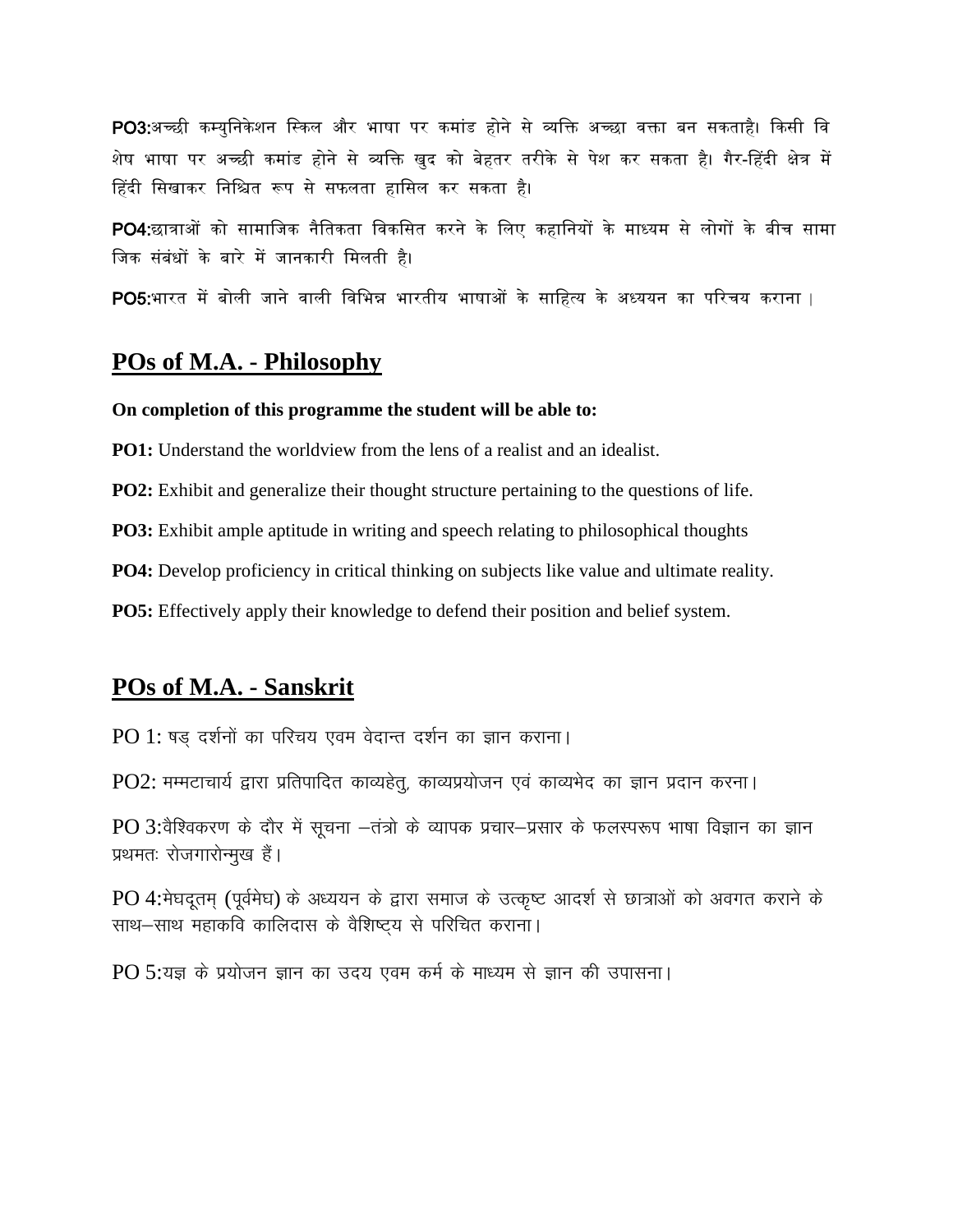## **M.A. Social Science**

### **POs of M.A. - Economics**

#### **On completion of this programme the student will be able to:**

**PO1:** Understand the applications of microeconomics and macroeconomics for the formulation of policies and planning. Comprehend and implicate consumer demand theories in real life situation. They also elaborate economic difficulties in optimization of the consumer and producer behavior.

**PO2:** Understand thetheories of growth and development to analyse the problems of the world, and acquaint the students with the theories of development- what it means, how to measure it and how to sustain it. Recognize and apply advance techniques and models used in the field of Development Economics.

**PO3:** Use subject knowledge in their research and analytical works related to an economic interest i.e. collecting and analysing information throughdifferent tools studied in academic. Analyse human capital and human resource development and educational policies, inter-linkages between economics and ecosystem and valuation of environment

**PO4:** Use the different tools of analysis produced from research philosophy as well as econometrics. And able to compute and assess the real situation of the economy in integral as well as in regional/sectorial manner/behavior through the size and structure of population, expenditure trends and income pattern, employment structure, rate of development pattern of investments and savings etc. To use both qualitative and quantitative information while estimating the models, distinguish the consequences arising while estimating an econometric model and know how to handle these.

**PO5:** Understand with the economic dealing with the strategic behavior of industries, regulatory policy, antitrust policy, and market competition; they understand contribution of economic welfare and government policy in relation to industry.

### **POs of M.A. - History**

#### **On completion of this programme the student will be able to:**

**PO1:** Recognize facts, events and concept of structural change of European economy.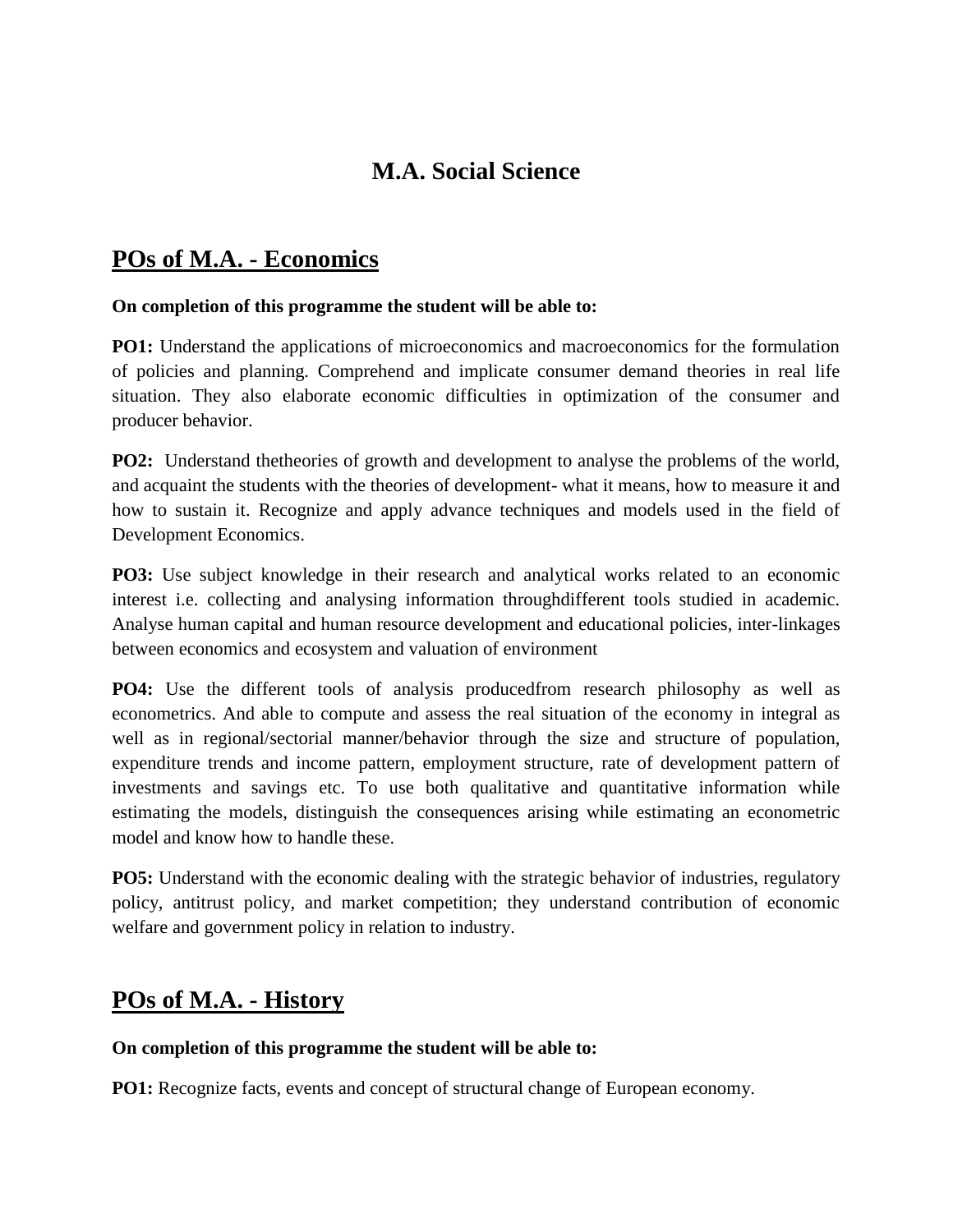**PO2:** Develop the ability of critical and logical thinking about concept of New Imperialism.

**PO3:** Understand the world perspective during cold war.

**PO4:** Compare between nationalist and Marxist historians.

**PO5:** Learn about the use and misuse of History.

**PO6:** Identify the problems of modern Indian historiography.

**PO7:**Show respect and deep thinking social philosophy of our national leaders.

**PO8:** Know about different religions and consciousness about environment.

**PO9:** Understand about great depression and its impact on World.

**PO10:** Recognize the facts, events and concepts of Indian History.

## **POs of M.A.-Political Science**

#### **On completion of this programme the student will be able to:**

**PO1**: Understand the Ancient and Mediaeval Western Political Thought examine the Greek, Roman, and Christian systems of knowledge in reference to state, law, and justice and analyze the Ancient and Mediaeval Western Political and social conditions.

**PO2**: Understand the theories and approaches of International relations, and enable to analyze the different perspectives on International Relations e.g. Realism, Liberalism, Structuralism, Constructivism, Feminism, and Marxism.

**PO3:**Understand theoretical and structural aspects Indian political system, they analyze the functioning of parliamentary democracy in India, development of Modern Indian political system also understand the nature and dimensions of fundamental rights and directive principles of state policy.

**PO4:** Analyse structure and process of international relations, examine the development of modern international system and its discourse in reference to international organizations. They also understand problems of post cold period and new economic world order.

**PO5:** Understand the nation building and national integration in India, historical background of nation building in India; examine the role of planning in national building. They also understand the impact of globalization on nation building and national integration.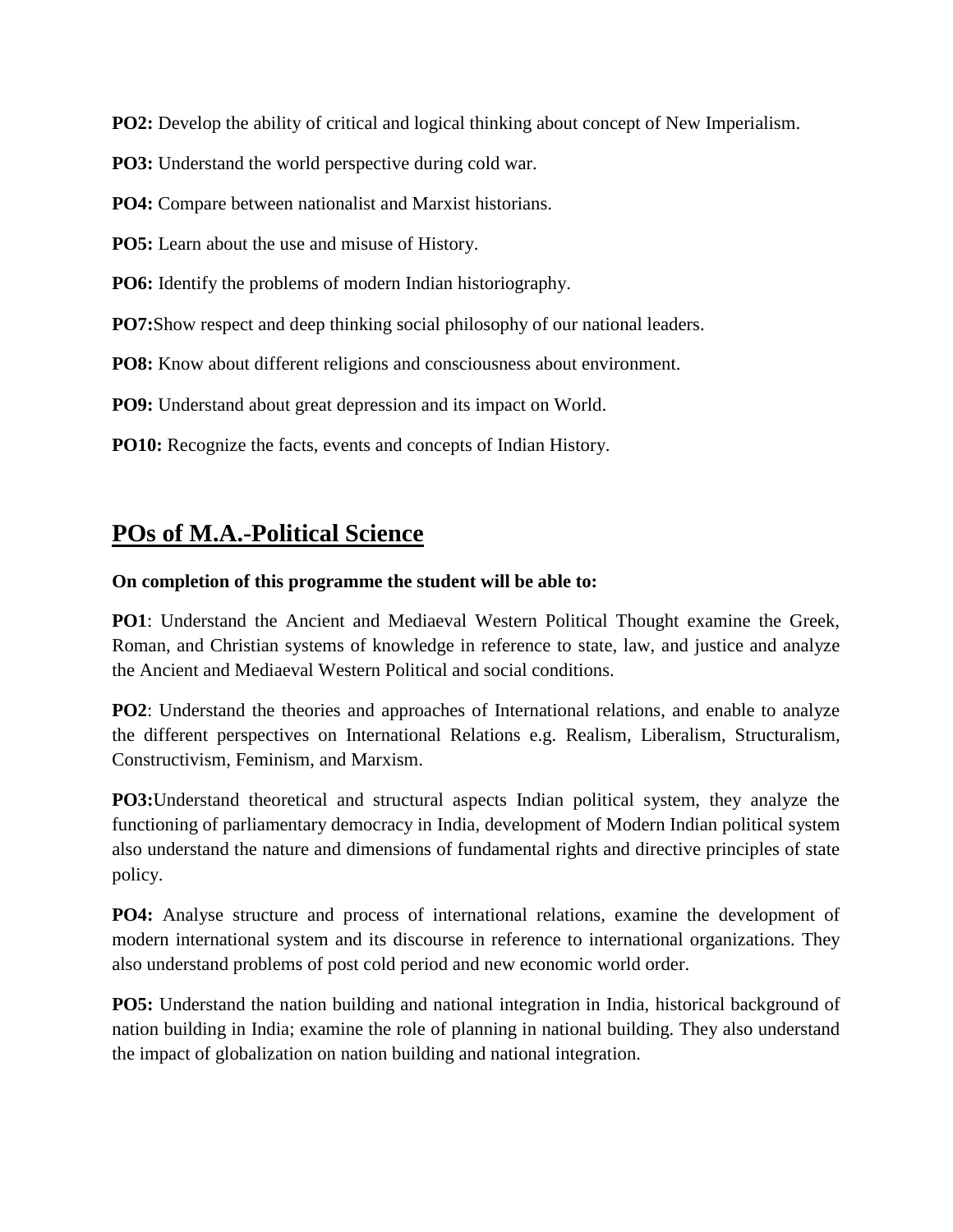**PO6:** Think upon civil society, role of religion in politics and integrity in public administration. It also helps them to understand the environmental issues and make them a nationalist actor with ethical values.

**PO11:** Understand theoretical & empirical issues of personality psychology their assessment, diagnosis and treatment that can interfere within individual's day to day life.

**PO12:** Develop ability to assess, diagnose and treat psychological problems and the behavioral dysfunctions resulting from physical & mental health while learning health psychology.

**PO13:** Understand positive emotions and being optimistic to enhance performance. To learn importance of positive events and their influence in life such as – happiness, hope, resilience etc.

## **POs of M.A. - Psychology**

#### **On completion of this programme the student will be able to:**

**PO1:** Understand the concept Biopsychology, Cognitive psychology & social psychology etc.

**PO2:** Understand and identify the psychological and physiological aspects of motivation and emotion in human behavior.

**PO3:** Have the knowledge of human cognition and various cognitive construct such as attention, sensation, perception, language processes, problem solving and thinking to learning and memory.

**PO4:**Understand concept of neuropsychological and assessment of neuropsychological disorders by the help of Luria Nebraska Neuropsychological Battery, Halstead-Reitan Test Battery, PGI Battery of Brain Behaviour Dysfunction, AIIMS neuropsychological battery etc.

**PO5:** Develop the understanding of advanced statistics and application of psychometrics.

**PO6:** Inculcate the understanding of concepts related to Human Resource Management, Organizational Development & Change Organizational behavior and Stress management in organization.

**PO**7: Develop knowledge about counseling and therapeutic techniques, diagnostic methods and mechanism of action and side effect of psychoactive drugs.

**PO8:** Know various concepts of psychopathology & child psychopathology and understand their symptoms, DSM5 classification system, etiology and treatment.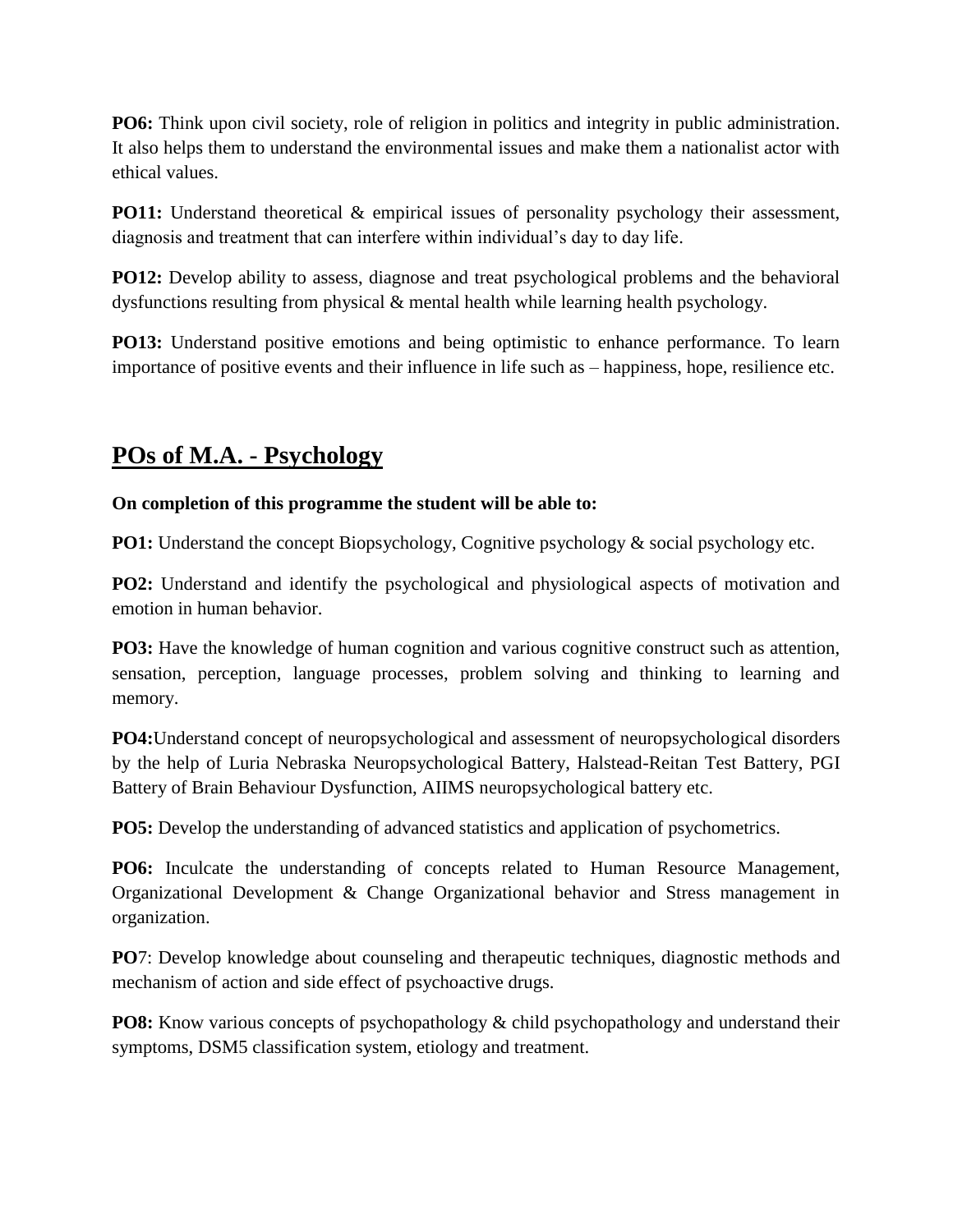**PO9:** Understand the nature and rationale of rehabilitation from various psychiatric and neuro analytical deficit.

**PO10:** Develop and apply knowledge of learnt concept in experimentation lab and field studies in dissertation form.

## **POs of M.A. - Sociology**

#### **On completion of this programme the student will be able to:**

**PO1:** Understand social anthropology and group dynamics.

**PO2:** Identify and describe current social issues and social problems in their cultural, historical, and socio-political contexts, and formulate potential solutions to them, using relevant sociological literature.

**PO3:** Understand tribal economy and society.

**PO4:** Explain, and evaluate the ways in which sociological theories and methods are used outside of academic settings in the practice of sociology and the production of positive social change.

**PO5:** Understand rural and urban sociology.

**PO6:** Use social theory to critically interpret and evaluate both published social scientific research and social policies and programs.

**PO7:** Produce research (qualitative, quantitative, and/or evaluative) using theory-driven research questions and understand the ethical issues involved with various methodological approaches.

**PO8:** Employ oral, written, and other technologically driven mediums to communicate and present sociological knowledge.

**PO9:** Demonstrate expertise in a select subfield of sociology.

**PO10:** Apply sociological theories and concepts to explain environmental problems and also examine the complex relationship between people, nature and the natural as well as social environmental.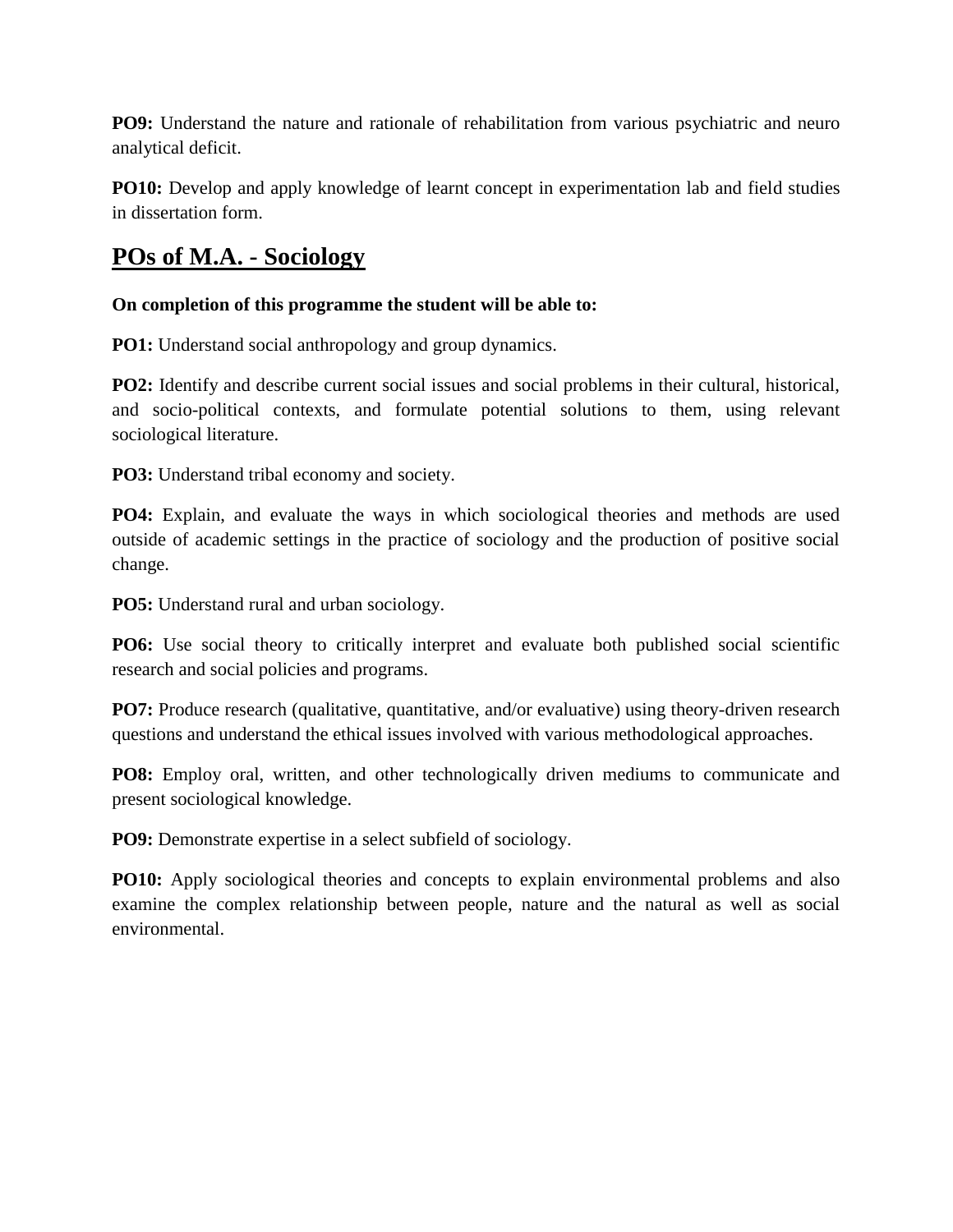# **PROGRAMME OUTCOMES (UNDER GRADUATE PROGRAMMES-16)**

### **B.A. Hons. Arts**

# **POs of B.A.-AIHC**

#### **On completion of this programme the students will be able to:**

PO1: Understand background of our religion, customs institutions, administration and so on in ancient India.

PO2: Understand social, political, religious and economic conditions of the people in ancient India.

PO3: Develop practical skills helpful in the study and understanding of archeological events and greater opportunity for institution-museum collaboration in research and archaeological investigations.

PO4: Understand Brahmi script and Epigraph from Maurya to Gupta period.

PO5: Understand Law and legal institutions in ancient India.

### **POs of B.A.-Bengali**

#### **On completion of this programme the students will be able to:**

**PO1:**Understand the meaning of literature part of literature – poetry, drama, novel and short stories and prose.

**PO2:**Develop a concept of Bengali poetry of different writers' old, medieval and modern poetry.

**PO3:** Acquainting history of old medieval period modern period of Bengali literature and Bengali language. They also enable to make the sense of the writings of Charyapad, Shree Krishna Kirtan kavya, different Mangal kavya, Vaishnav Padavali and modern writings of Madhusudan Dutta, Ravindranath and Jeevananand.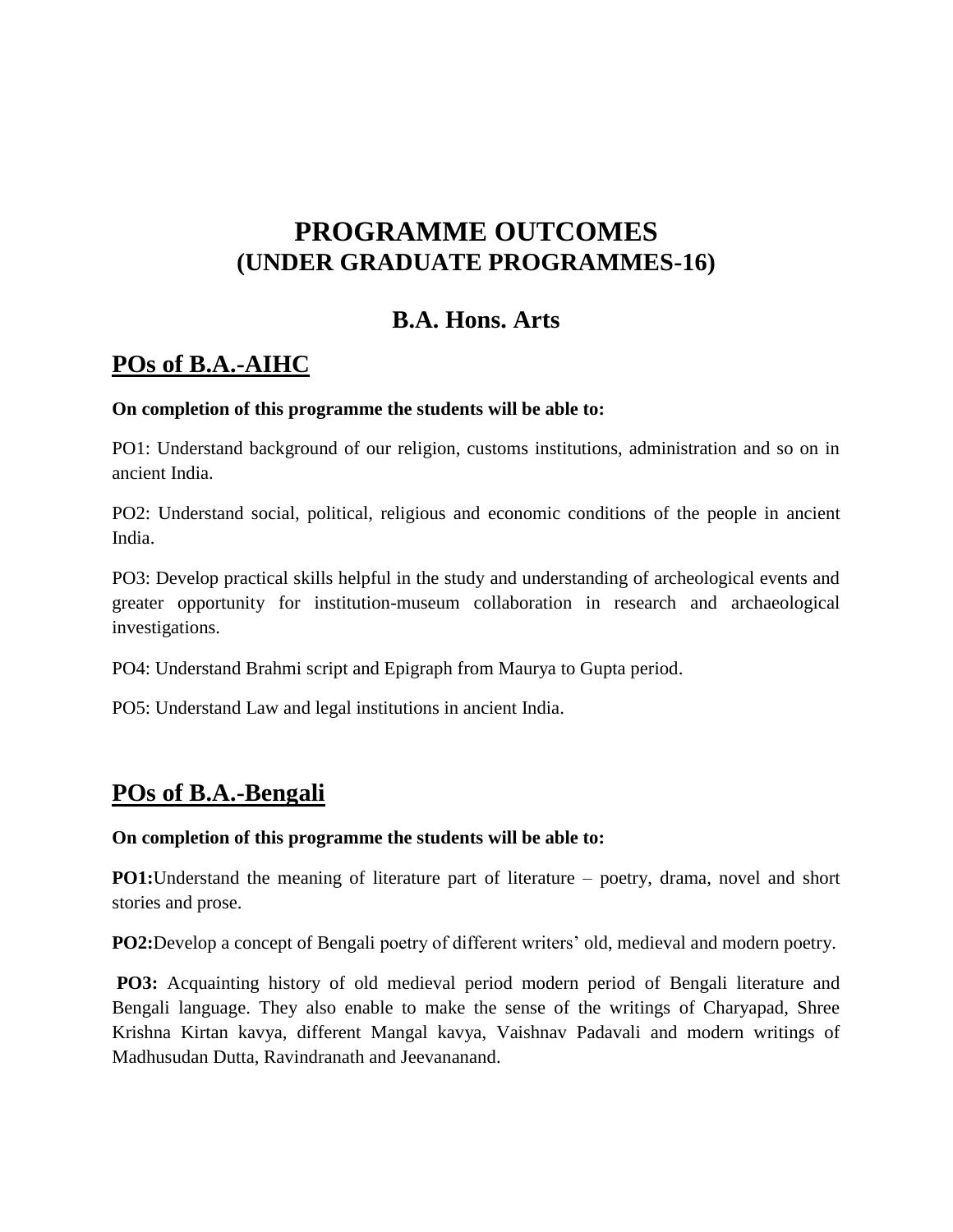**PO4:**Examine the principles and application of classification of Drama. They are familiar with drama and its influence on Bengali literature.

**PO5:**Understand with the Bangla byakaran, philology and kavyatattwa.

## **POs of B.A.-English**

#### **On completion of this programme the students will be able to:**

**PO1:** Increase their knowledge about the historical and biographical facts of the place and people

**PO2:** Write a short paragraph expressing views and opinions about an unseen prose, drama and poetry

**PO3:** Interpret the literary methods and strategies of reading and writing of the texts

**PO4:** Speak clearly, effectively and appropriately in a public forum.

**PO5:** Begin to understand the application of grammatical units like articles, prepositions and Tag Questions.

**PO6:**Integrate literature with other knowledge systems like Psychology, History, Sociology, Political Science and Philosophy.

### **POs of B.A.-Hindi**

**PO1-**आकदकािीन (प्राचीनसाहहत्य) के माध्यम से आकद कािीन सामाहजक, राजहनहतक, आध्याहत्मक तथा हिंदी भाषा की विकासशील (संस्कृत, पालि, प्राकृत, अपभ्रंष, अवहट्ट ) स्थिति से अवगत कराना |

**PO2 –**मध्य कािीन साहहत्य के माध्यम से अपनी आध्याहत्मक क्षमता को समृद्ध करना |

**PO3-**सामाहजक एकीकरण का पररचय प्राप्त करना (अवधीऔर ब्रजभाषाकीजानकारीप्राप्तकरना )

**PO4 –**भारत की एकता को समृद्ध करना, संस्कृति की पहचान करना |

PO5-मध्यकालीन, आध्यात्मिक संतों के साहित्य के माध्यम से रेनवाटर हार्वेस्टिंग एवं पर्यावरणीय क्षमता को बढ़ाना |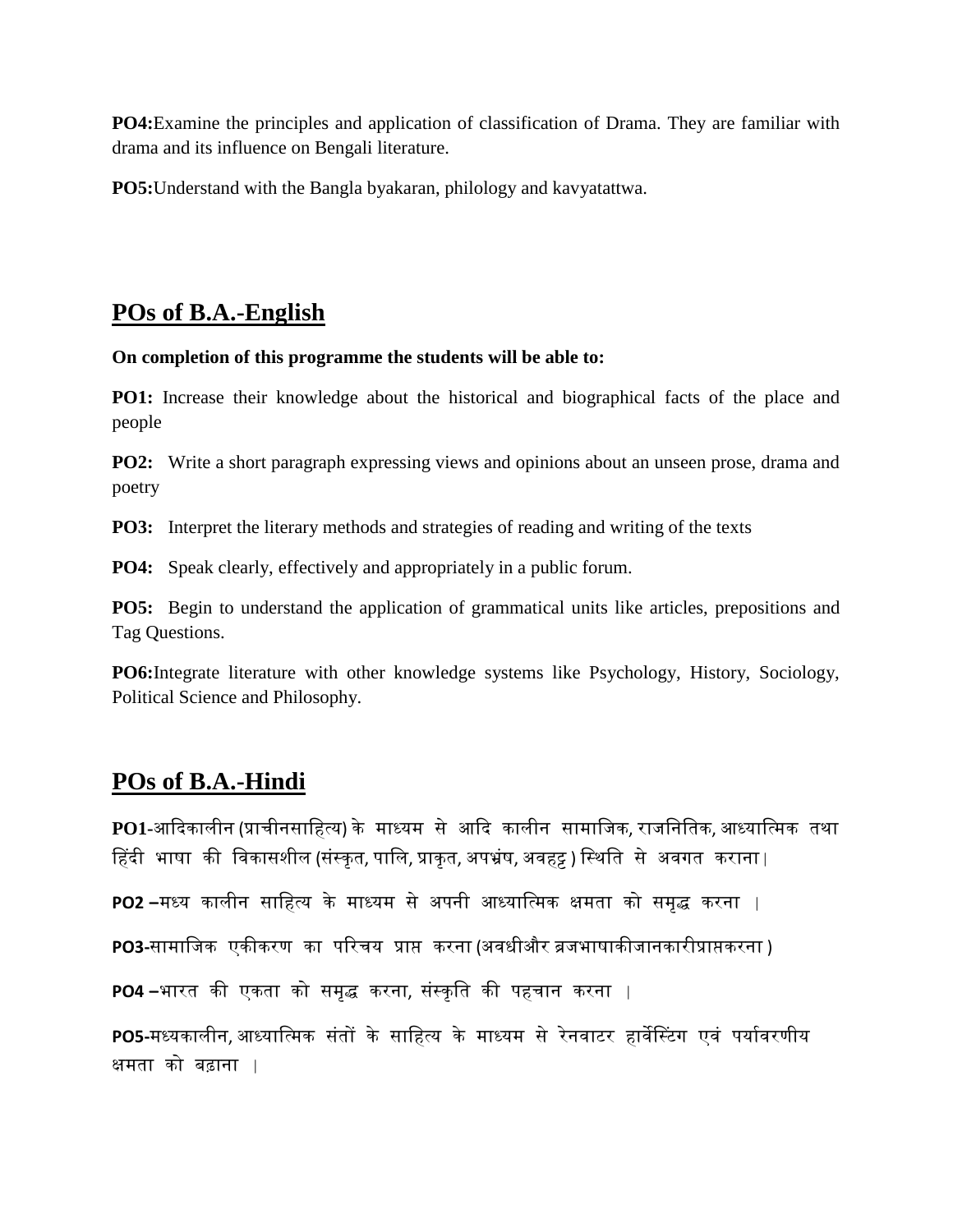**PO6-**आधुहनक काि के साहहत्य के माध्यम से बदिते हुए जीवन मूल्यों के बीच साहहत्य में वैज्ञाहनकता का अविोकन करना |

PO7-राष्टीय तथा सांस्कृतिक काव्य धारा के माध्यम से देश के वैभव की पहचान कराना साथ ही खड़ी बोिी के हवकास के क्रम का अविोकन करना |

### **POs of B.A.-Home Science**

#### **On completion of this programme the students will be able to:**

PO1: Understand and appreciate the role of interdisciplinary sciences in the development and well- being of individuals, families and communities

PO2: Understand the sciences and technologies that enhance the quality of life of people

PO3: Acquire professional and entrepreneurial skills for economic empowerment of self in particular, and community in general

PO4: Develop professional skills in food, nutrition, textiles, housing, product making, communication technologies, rural and human development

PO5: Take science from the laboratory to the people

## **POs of B.A.-Music Instrumental**

#### **On completion of this programme the students will be able to:**

**PO1:** Understand the basic elements of Indian Music, i.e. Dhwani, Naad, Shruti and Swar etc.

**PO2:** Know the brief history of Indian Classical Music from Vedic to Post Vedic period and To assimilate the basic terminologies of Indian Classical Music, i.e. Aroh, Avaroh, Pakad, Saptak and Varna etc. The students learn brief history of Indian Classical Music from  $5<sup>th</sup>$ century A.D. to 1800 A.D. with reference to note intervals of Bharat, Sharangdev, Ramamatya and Ahobal.

PO3: Underestand 'Vilambit Gat', one 'Drut Gat' with Aroh, Avaroh, Pakad, Todas and Jhala in Raga 'Yaman' and Bihag, Bhimpalasi, Malrauns, Todi, Drut Gat' with Aroh, Avaroh, Pakad and Todas in Raga "Kafi" or "Deshkar", Kamod, Kedar, Puryadhanashri, Marwa, Sohini, arshand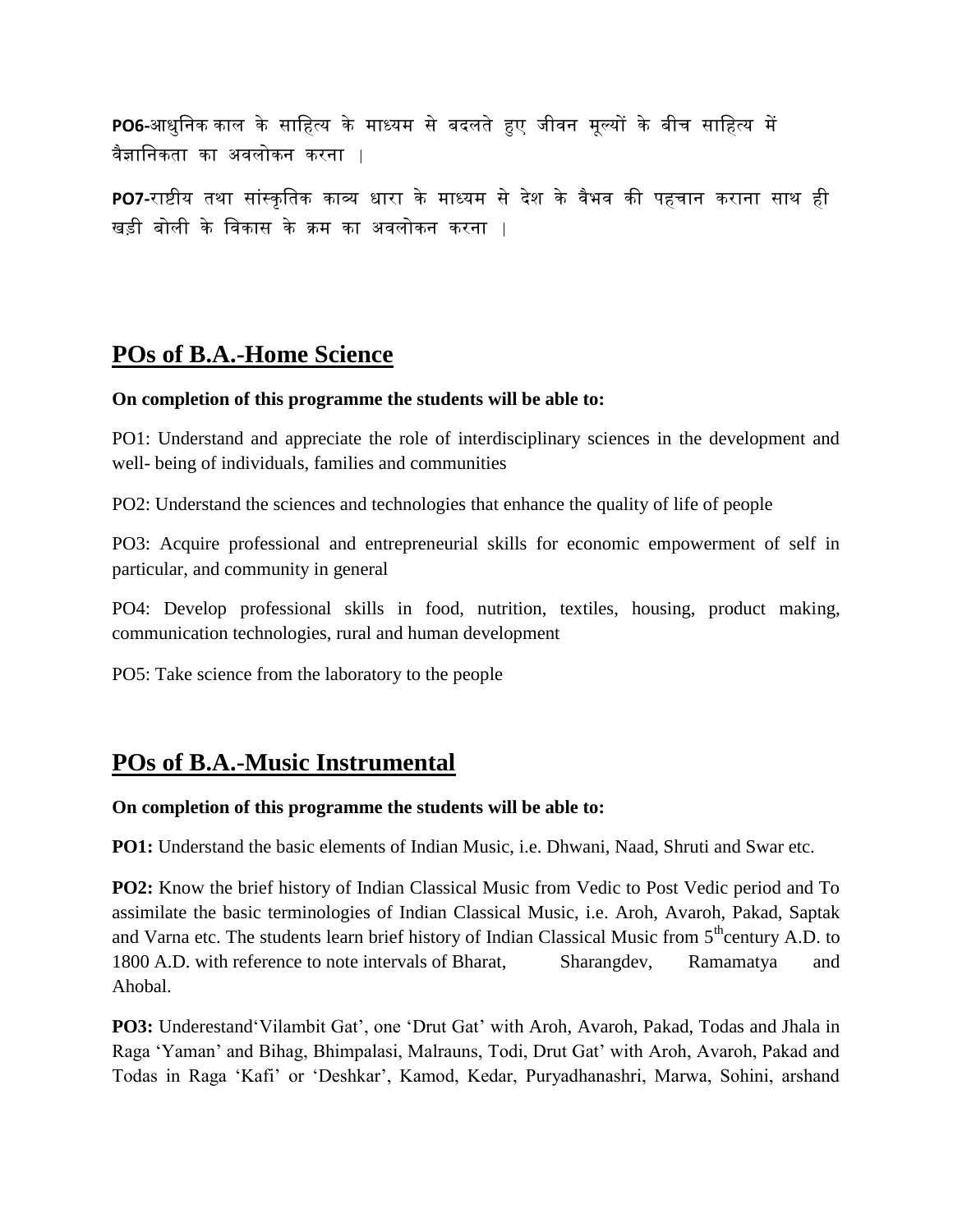"Teentaal" and "Ektal" with their divisions, bols and will be able to demonstrate by signs of hands in dugun layakari

**PO4:** Demonstrate the similarity and differences of two ragas originated from the same that and have similar Swaras.

**PO5:** Understand the elementary knowledge of Karnataka (South Indian) Taal System.

**PO6:** Learn the historical development of sitar.

**PO7**: Gain knowledge about common music instrument used in North Indian clasasical Music.

**PO8:** Learn about "Gram" and "Moorchana".

## **POs of B.A.-Music Vocal**

#### **On completion of this programme the students will be able to:**

PO1: Give Practical demonstration of ragas for a period of at least half an hour**.**

PO2: Demonstrate various aspects of Ragas and their differentiation.

PO3: Studies about the theoretical aspects of the prescribed ragas.

PO4: Learns to write the practical compositions according to the notation system.

PO5: Understands the basic terminologies of Indian music.

PO6: Studies about the Compositional forms and notation systems of Hindustani music.

PO7: Studies about the Music in the Vedic period, and also studies the works of music scholars of the past.

PO8: Studies about the life and contribution of the composers of Hindustani music, western and karnatic music.

PO9: Studies about the Ghranas of Hindustani music.

PO10: Makes an analytical study of various musical forms of Hindustani music and karnatic music.

## **POs of B.A.-Philosophy**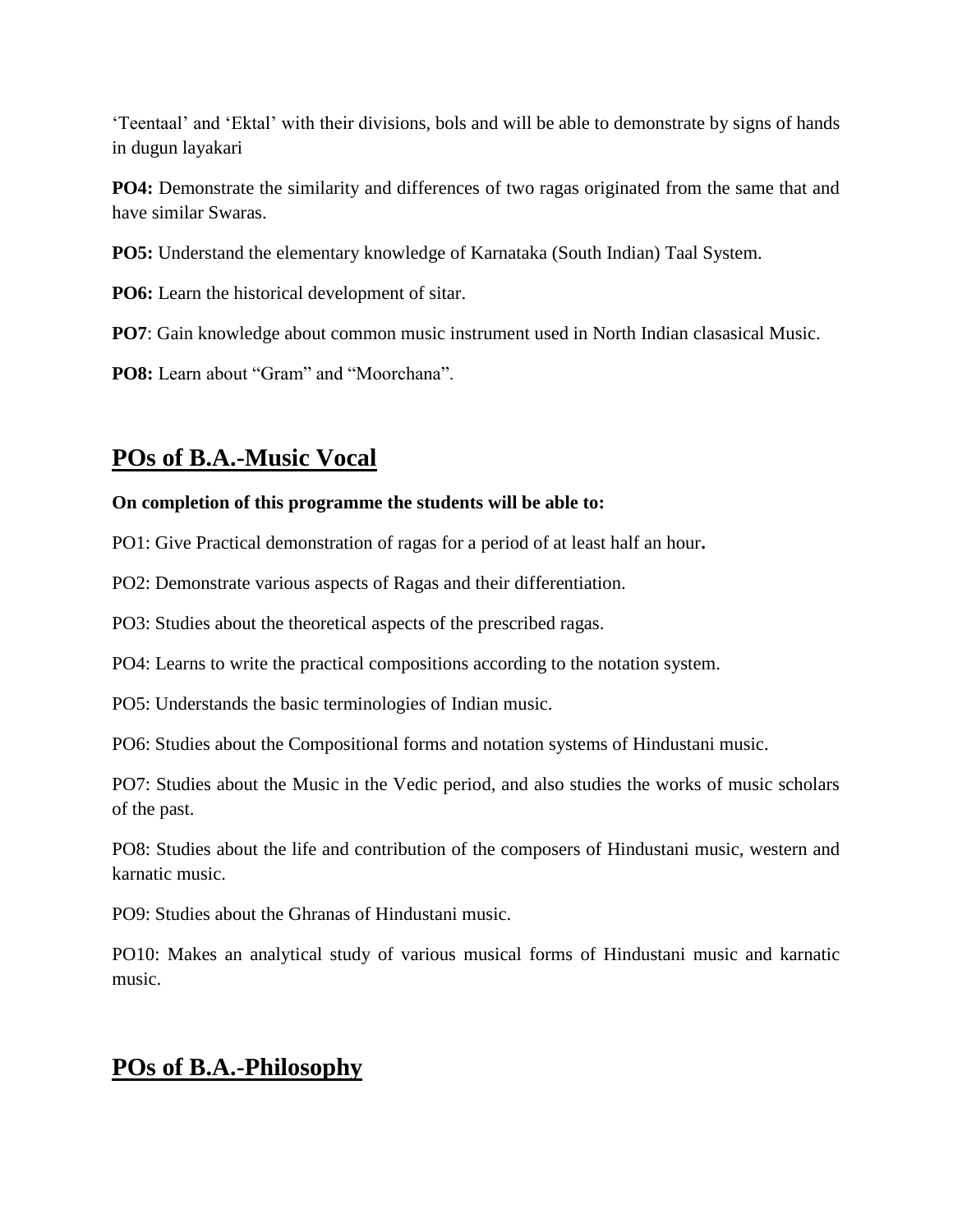#### **On completion of this programme the students will be able to:**

PO1: Understand the concept of both western and Indian philosophy.

PO2: Efficiently differentiate between the particulars and the universals from philosophical Perspective.

PO3: Understand metaphysical concepts like substance, space, mind, time, etc.

PO4: Efficiently understand between rationalism and empiricism, and eloquently present their understanding logically.

PO5: Determine and express on an issue like what is right and wrong through the lens of different ethical theories.

### **POs of B.A.-Sanskrit**

#### **On completion of this programme the students will be able to:**

 $PO$  1:व्याकरणशास्त्र का ज्ञान एवम महर्षि पाणिनि से परिचित कराना।

 $PO$  2:पंचतंत्र में निहित नीतिपरक उपदेश एवमपाणिनीय सूत्रों द्वारा हल एवं विसर्ग सन्धियों को बतलाना।

PO 3:महाकाव्य, विषय एवं कवि परिचय एवम संस्कृत निबंध लेखन शैली का ज्ञान।

PO 4:वैदिक संहिताओं का परिचय एवम वेदमन्त्रों में देवताओं का स्वरूप-ज्ञान।

 $PO 5$ : उपनिषदों में निहित अध्यात्मतत्त्व का ज्ञान एवम कालिदास के ग्रन्थों से परिचित कराना।

### **B.A. Hons. Social Science**

### **POs of B.A.-Economics**

#### **On completion of this programme the student will be able to:**

**PO1:** Examine and understand the past and present economic conditions of the country and make others to know the economic behavior of the economy.

**PO2:** Acquaint the application of economic principles including market functions and structures, efficiency in manpower and resources management, need of credit/finance for initiating and accelerating projects in the formulation of policies and planning by any economic entity or authority or institution.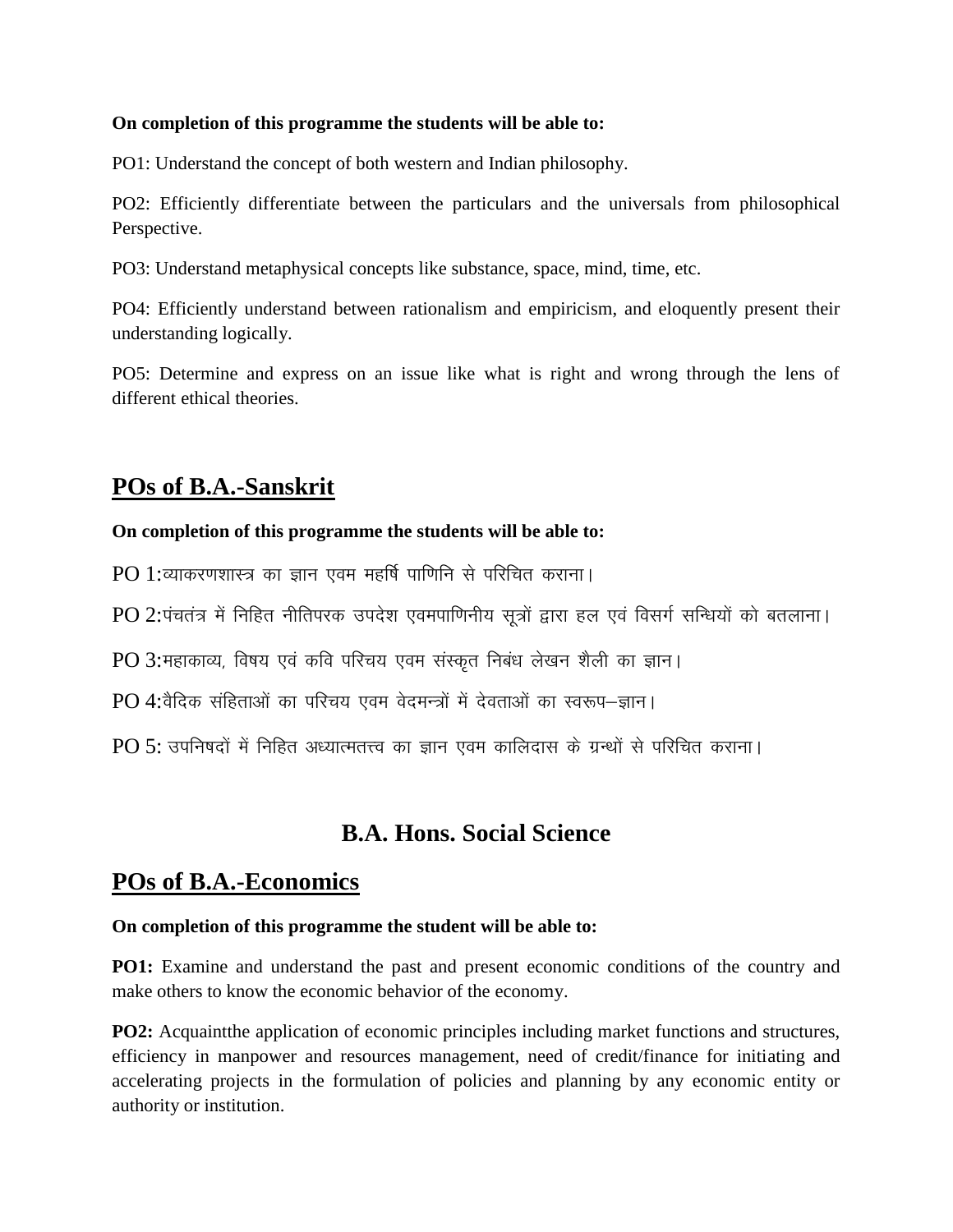**PO3:** Use subject knowledge in their competitive and other academic field related to an economic interest i.e. collecting and analysing information throughdifferent tools studied in academic.

**PO4:** Use the different tools of analysis producedfrom mathematical economics, statistical methods as well as from econometrics. And able to compute and assess the real situation of the economy in integral as well as in regional/sectorial manner/behavior through the size and structure of population, expenditure trends and income pattern, employment structure, rate of development pattern of investments and savings etc.

**PO5:** Grasp the role and methods established by the economists and econometricians in handling the different economic problems.

## **POs of B.A.-History**

#### **On completion of this programme the students will be able to:**

PO1: Understand Religious Reformation of Europe.

PO2: Know about Select Relevant Facts, Principals of Industrial Revolution.

PO3: Identify Relationship Between Causes and Effects About Emergence of Cholas Empire.

PO4: Know about Emergence of Napoleon Bonaparte.

PO5: Compare between Unification of Italy and Germany.

PO6: Recognize different type of sources in History.

PO7: Know about Architectural and Literary activities.

PO8: Develop the ability of Critical and Logical Thinking about Scientific Revolution of European Society.

PO9: Recognize Facts, Events and Concepts of Mughal Kingdom.

PO10: Analyze the entry of Japan in World War II.

## **POs of B.A.-Political Science**

**On completion of this programme the student will be able to:**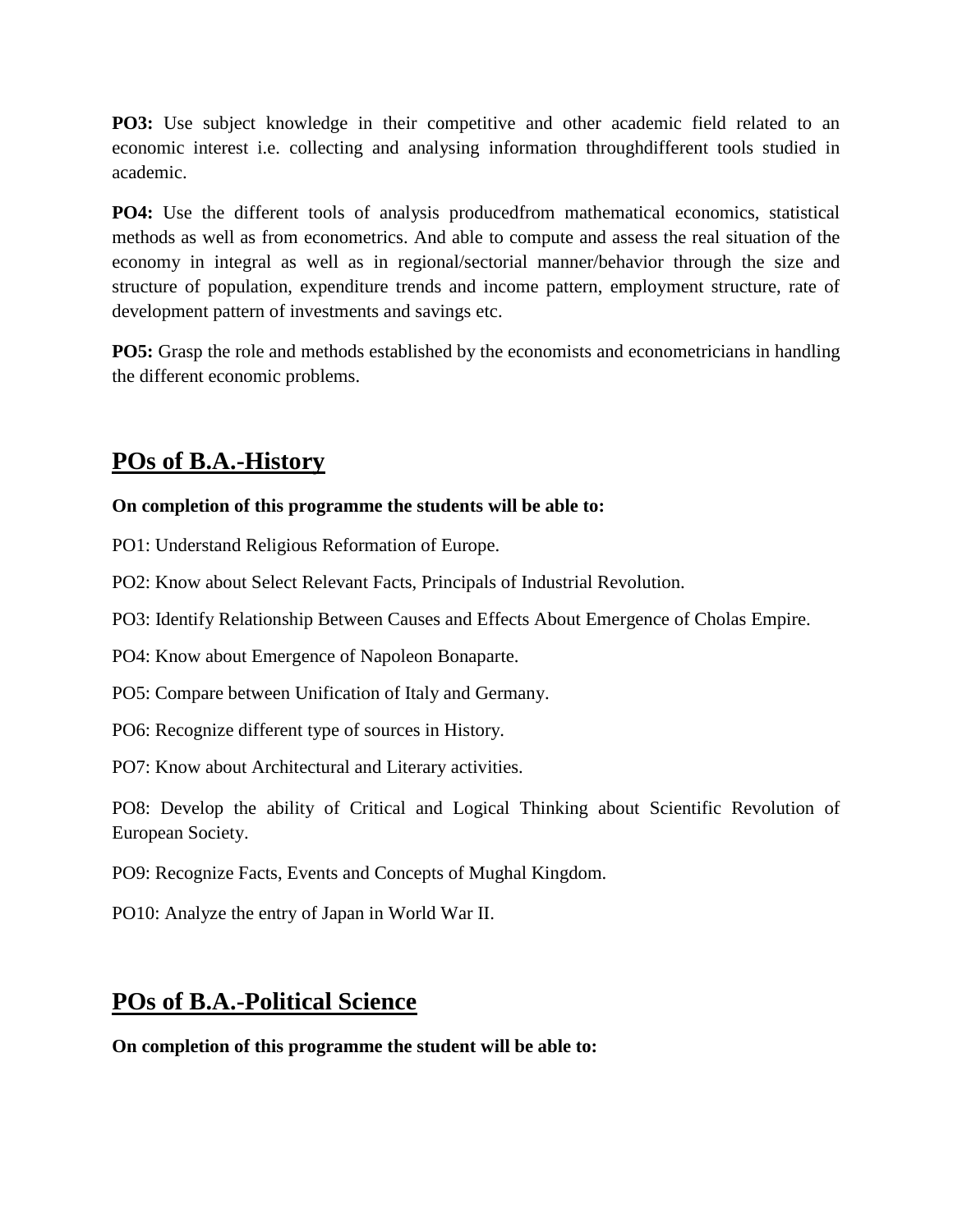**PO1**: Understand the basic concepts of Political system. Analyse the importance of Ideology and Culture in Political System and the key actors in political system.

**PO2**: Course contains National Movement, Constitution of India and its development, contemporary global issues, international relations it enables them to examine and assess the global political scenario.

**PO3**: Make the students aware to Indian Government and Politics, fundamental Rights and duties, principles of state policy, understand the concept of federalism.

**PO4**: Understand about social and political thought of Mahatma Gandhi, Comparative Political Institutions UK, USA, China and Russian Federation, Indian National Movement, Principles of Political science.

**PO5**: Acquaint the students towards the Indian and western political thoughts, Contemporary Issues in Indian Politics, Principles of Public Administration, Government and politics of Canada, Pakistan, Nepal and Malaysia, Political Sociology. Familiarize with research frame work and making of research proposal.

**PO7:** Develop the understanding of Human Resource Management, Selection, Training and development. Learn about the emergence of Industrial Psychology with its various applications in organizational settings.

**PO8:**Understand the concepts of clinical psychology, cognitive psychology and human development and organizational settings.

**PO9:** Inculcate understand of various concepts through experimentation and field study.

**PO10:** Understand the concept neurophysiological bases of behavior, structure and function and connection of different types of mental disorders with brain.

**PO11:** Compared the concepts of problem, hypothesis, variables, research design and various techniques of data handling & graphical presentation.

**PO12:** Develop student's ability to understand different stages of human life, their problems & ability to cope with them.

**PO13**: Understand the difference & similarities among people of various cultures. Cultural impacts on social behavioral & individual personality**.**

### **POs of B.A.-Psychology**

**On completion of this programme the student will be able to:**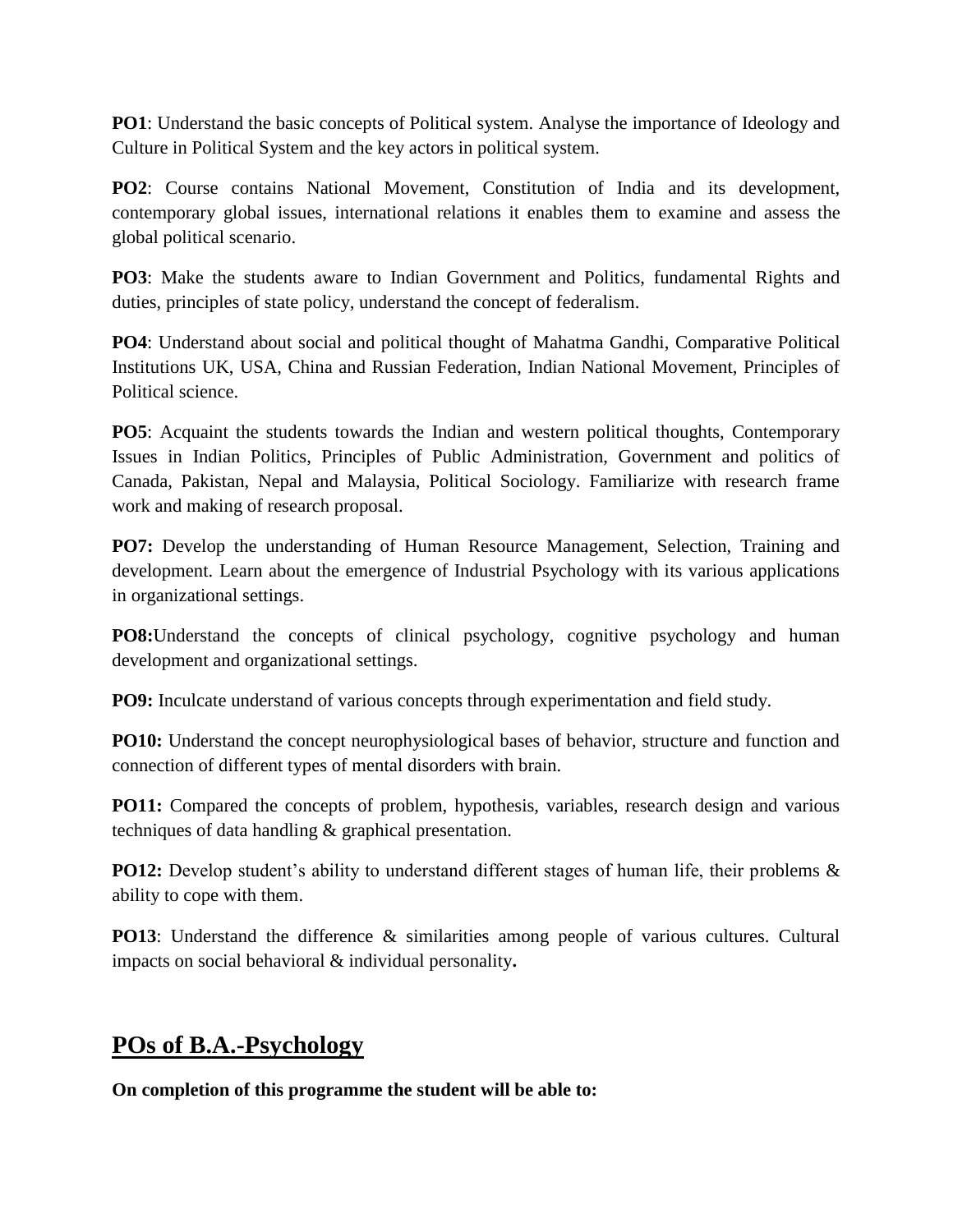**PO1:** Understand the basics of psychological process through physiological, cognitive, behavioral, social, and socio-cultural aspects.

**PO2:** Understand the use of psychology in variousfields such as behavioral cognitive and sociocultural perspective, organizations, communication and counseling etc.

**PO3:** Develop understanding about the classification system of psychological disordersand describes the probable causes, characteristic features and symptoms therapy of neurotic disorders, psychotic disorders, mood disorders, organic brain disorders, learning disability and mental retardation etc.

**PO4**: Inculcate the understanding about the psychology of social behavior such as social loafing, social conformity & social facilitation, factors that influence person's perception about other person and psychology of verbal and non verbal communications and behavior.

**PO5:** Understand the concept of guidance and counseling and various approaches to it.

**PO6:** Develop the understanding about various psychological testing and assessment tools and procedure.

## **POs of B.A.-Sociology**

#### **On completion of this programme the students will be able to:**

PO1: Understand meaning, nature, scope and history of sociology and Framework of socialization, stratification, social control and social change.

PO2: Think sociologically about the relationship between social structure, interaction, identities, and inequalities;

PO3: Identify and explain major sociological theories and apply them to everyday life.

PO4: Understand meaning and concept of social movements, power and role of administration, Social policies, and National issues.

PO5: Proficient in qualitative and quantitative research design, data collection and data analysis.

PO6: Proficient in oral and written communication skills appropriate to the discipline.

PO7: Practice sociology as educated and civically engaged persons.

## **POs of B.Ed.**